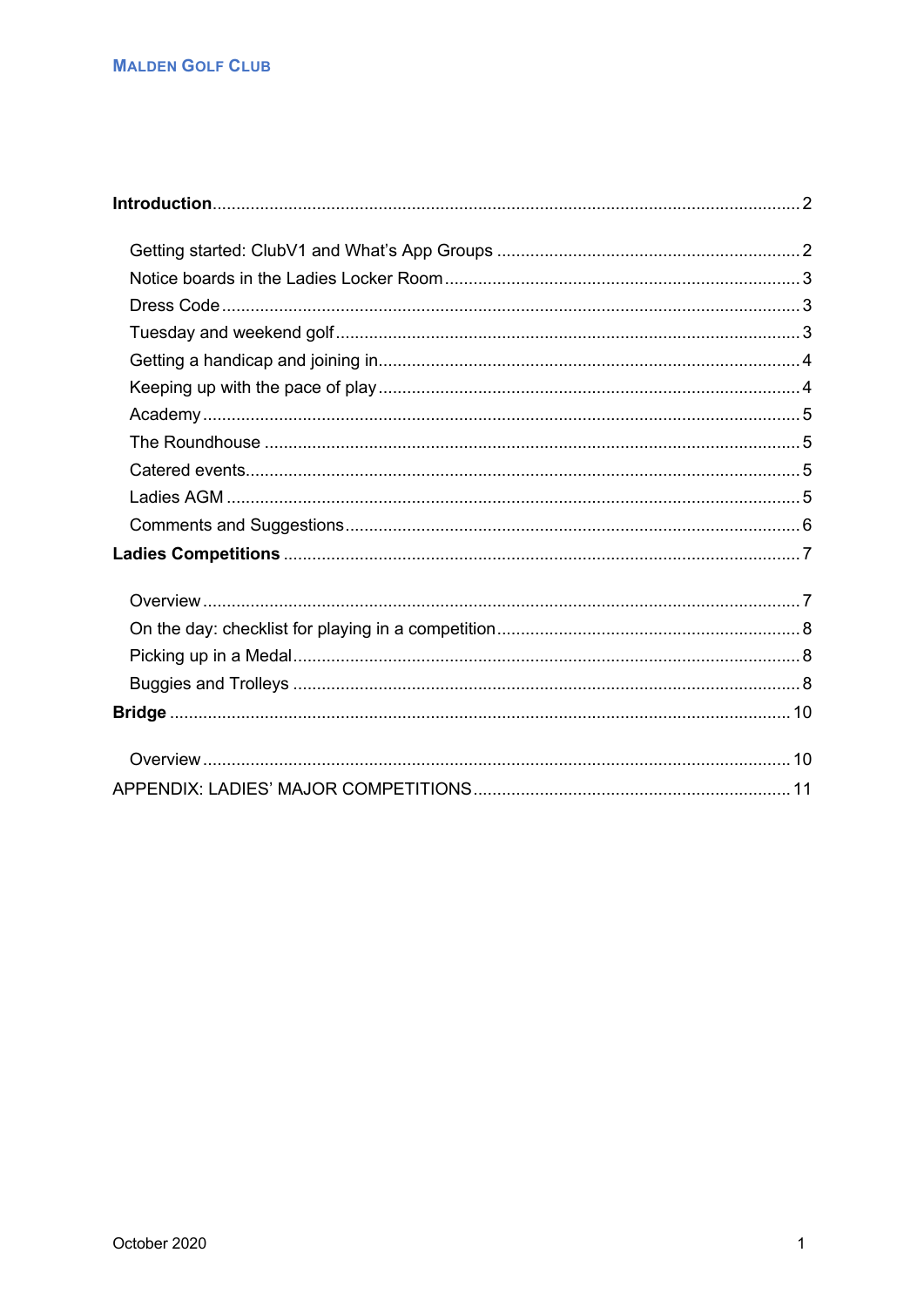# Introduction

Welcome to Malden Golf Club! This document is intended to give you an overview of the Ladies Section within the club Golf Club and to provide information on the annual club competitions for ladies. It should be read in conjunction with information posted in the Members Hub 'Club docs' section of ClubV1 (more on that below).

Welcome to Malden Golf Club Ladies Section. We are a friendly sociable club and we encourage our members to participate in as many Club events as possible – whether golfing, whatever your ability, or social.

Throughout the year we have a number of events you can choose from, be it the annual Coffee Morning in aid of the Lady Captain's chosen charity, fun events such as a Summer Greensomes and Supper, and friendly team matches, as well as a regular schedule of Majors and Qualifying competitions, Medals, Stablefords.

The Lady Captain or a member of her committee are always willing to help if you need further info or have any questions. Please don't hesitate to ask. Contact details are posted on the Committee notice board in the Ladies Locker Room.

Note: in the current circumstances some of the organised events and competitions are subject to alteration or cancellation so that we may keep our members safe and secure.

# Getting started: ClubV1 and What's App Groups

Malden Golf Club uses the ClubV1 Member App for Android or Apple IOS. Search for 'ClubV1 Members Hub' in Playstore or IOS Apps. The same information can be accessed via the Malden Golf Club website – click on Members Hub.



You can use this to book a tee time, sign up for a team game or a competition, view your handicap and check out the competition results. The App will also notify you of the Course status – very helpful when the weather is less kind and the course is closed!

Plenty of useful information can be found in the Club docs section – from Club governance and Club policies or the history of Malden Golf Club.

The Club diary is also available through the app/ members hub. A paper-based version is also available. As dates are set in advance for the year the diary is very much a guideline of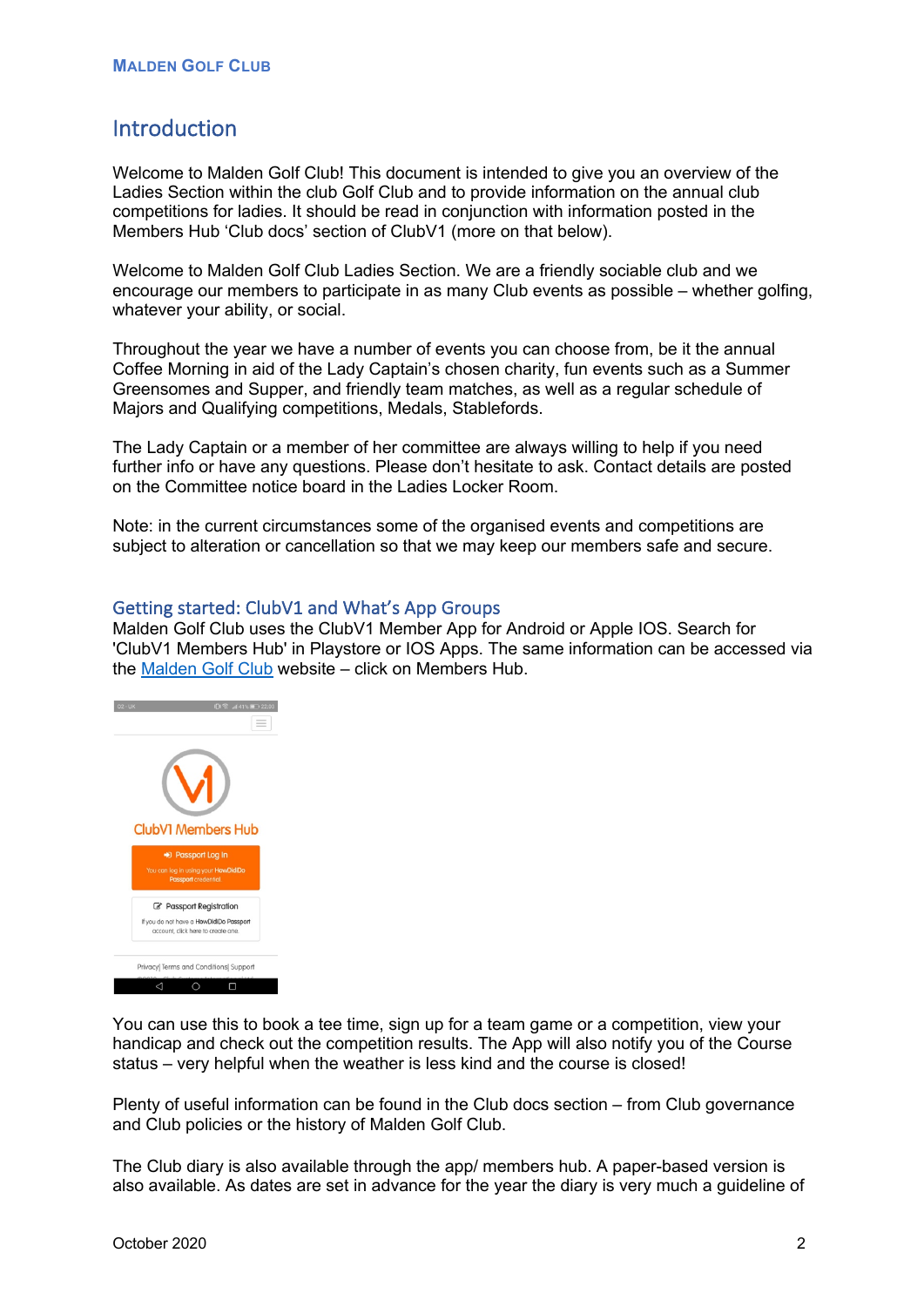what is expected to be happening – sometimes the weather or a pandemic has other plans! The online version is therefore more reliable.

Please make sure your own contact details are correct and you have ticked to make them visible! If you don't do this you will not receive automatic updates from the Club including the Captain's newsletter. You can look up the contact details for any other member - useful if you have drawn someone in a knockout and need to arrange a game.

We also have a number of What's App Groups to notify us all about informal games in particular- if you are looking for someone to join you for a few holes or a round, this is a good place to start! Please reach out to the Lady Captain who can ensure you are added to the appropriate What's App group(s).

If you haven't yet fixed up with a playing partner for competitions you can still enter your name online and others will then see that you are looking for a partner. The Pro can also help fix you up (e-mail the Professional: professional@maldengolfclub.com).

#### Notice boards in the Ladies Locker Room

You can access the Ladies Locker Room using your club card or a pin code (ask in the Pro Shop as this is changed on a regular basis).

Keep an eye on the notice boards in the Ladies Locker Room lobby, and within the Locker Room itself for info on upcoming competitions and social golf events, on Friendly matches versus other clubs, Pearson Trophy info, Surrey County, Committee details, general notices, updated guidelines and course info, as well as details on Bridge, and other useful information.

# Dress Code

The Club's dress code is on the club website.

# Tuesday and weekend golf

You may wish to play golf every day, and in all weathers (course opening permitting) – there is no limit!

We currently have reserved tee times for the Ladies Section on a Tuesday morning – a separate tee sheet is available online. This allows us to play our Medals, Monthly Stablefords and social golf events in a 'block' – and whilst we cannot socialise together in the current environment, we can at least wave to each other across the fairways!

The first tee time is typically reserved for the Lady Captain and she will invite members to play with her, but otherwise feel free to add your name to an empty tee time in the online booking system. If you've already organised with your playing partner(s) the booking system allows you to book them in with you when you make your own booking.

In the event you need to remove yourself from a tee time booking, or play at a different time, it is good etiquette to let your partner(s) know as they may not have seen the change on the booking sheet.

Of course, its not always possible to play your golf on a weekday, and for those ladies wishing to play their competition matches or Spring and Autumn Meeting games at the weekend we have reserved tee times available.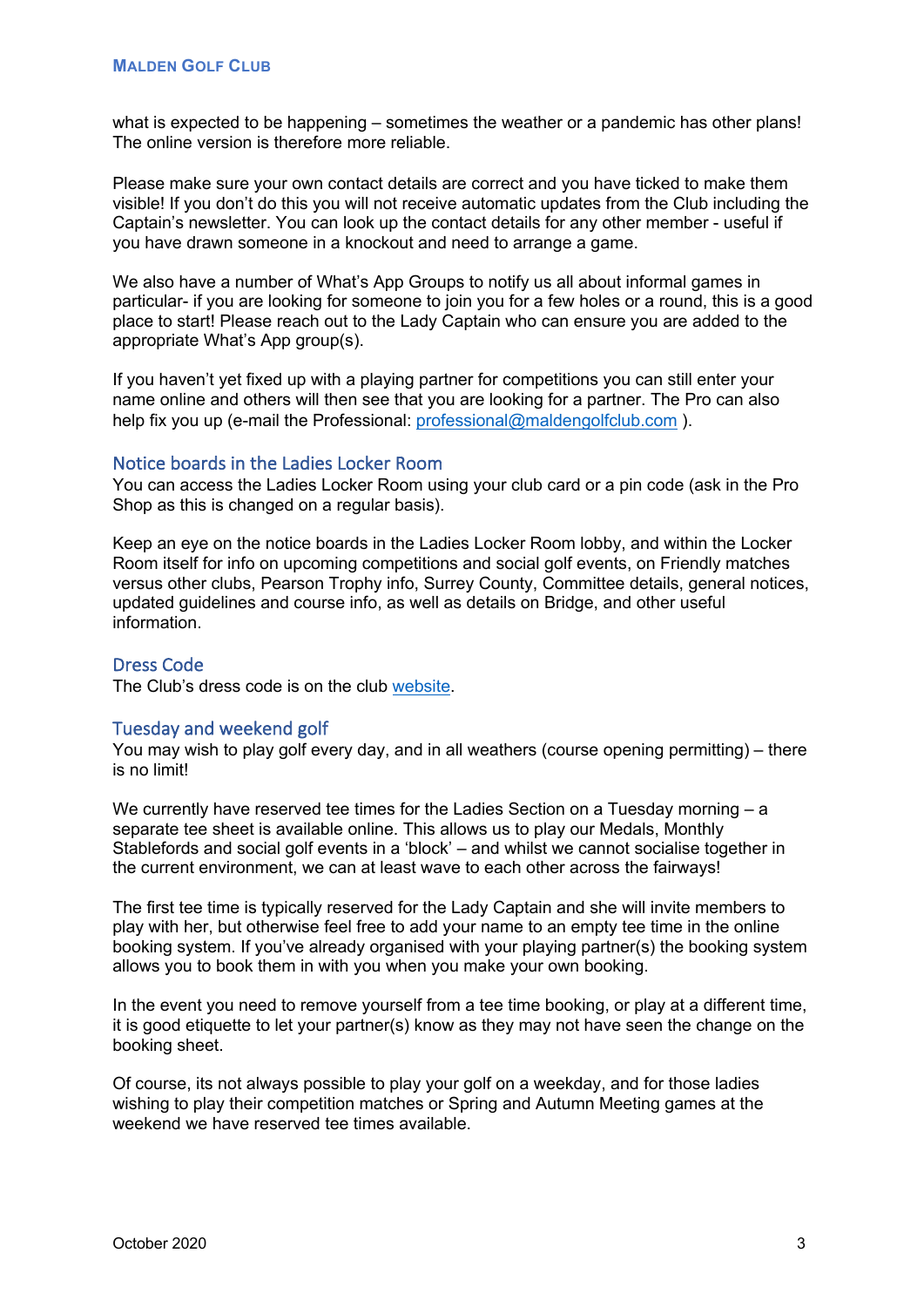Note: it is possible to play when the men are playing a competition on a particular day (even when you've not entered the competition), and you play in the same format as the competition (e.g. stableford, fourball etc.)

# Getting a handicap and joining in

If you're a new member and don't yet have a playing handicap you need to complete 3 cards. Ask the members who nominated you to mark a card for you, ask the Lady Captain's Committee, use the What's App groups to fix up a game and ask your partner to mark a card, or speak with the Professional. Once you have your handicap you are able to join in on the fun!

Any questions on handicaps or rules can be addressed to the Professional.

Remember that for certain competitions there is a handicap limit. The Terms of Entry of each competition or event will specify who is eligible to play and any handicap requirements or restrictions.

# Keeping up with the pace of play

Per the Rules of Golf 2019: 'A round of golf is meant to be played at a prompt pace'

Please:

- $\triangleright$  keep up with the players in front NOT just ahead of the players behind!
- $\triangleright$  Allow faster groups to play through
- $\triangleright$  Play "ready golf" in friendlies and stroke play in a safe and responsible way. (In a match you and your opponent may agree that one of you will play out of turn to save time.)

Please read the Pace of Play document in the Club Docs section on ClubV1

# **COMBAT SLOW PLAY ON THE GOLF COURSE**

BE on the Tee in good time

BE READY to play when it is your turn

ALWAYS keep up with the game in front of you

IF your tee shot *may not* be found – take a provisional to avoid walking back

LOCATE, identify and play your ball – before helping others find theirs

PACE - wave the game behind you through if they are faster than you

PARK your trolley/ golf clubs at the rear of the green

EXIT the green promptly and mark your cards on the next tee

FIRST player should tee off and then mark their card whilst the other members of the group are playing

WALK with purpose between shots and be mindful & considerate of those playing with you and around you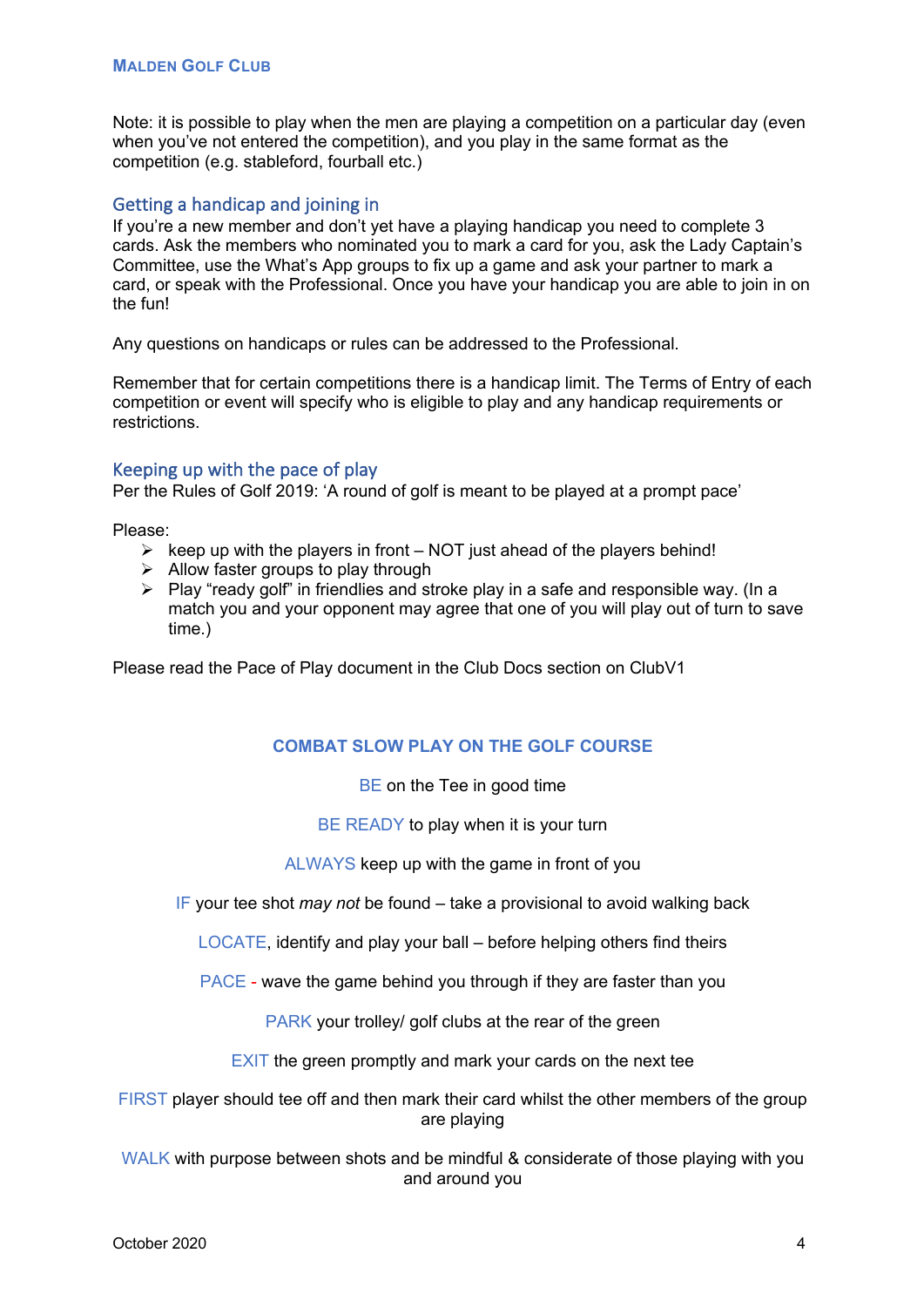# IDEAL PACE OF PLAY

3 hours 30 mins maximum for a 2 ball

3 hours 45 mins maximum for a 3 ball

4 hours maximum for a 4 ball

# PLEASE KEEP TO THESE GUIDELINES & MONITOR YOUR PACE OF PLAY

#### Academy Membership

The Club offers Academy membership so that those new to the game of golf can learn and improve with supervised lessons and the opportunity to get out on the course and put the theory into practice.

Academy members are encouraged to play, and for the Lady Academy members we have a group of full Lady members who will happily volunteer to go out on the course to play a few holes (or more!) and offer encouragement and friendly advice.

#### The Roundhouse

What better than to have a quick breather after the  $9<sup>th</sup>$  hole, grab a cup of tea/coffee or a cold drink and a snack to set you up for the back nine!

The Roundhouse offers refreshments (watch out for notices re opening hours) and members are encouraged to drop by, take advantage of what's on offer, and re-group prior to heading to the  $10<sup>th</sup>$  tee.

#### Catered events

Possibly not relevant for a while, but where an event is catered and you have signed up but are then unable to attend, please give at least 48 hours' notice or you will be charged for the meal.

#### Ladies AGM

The Ladies AGM typically precedes the Club AGM by a few days and provides the ladies with an opportunity to hear from the outgoing Lady Captain who presents her report, and the incoming new Lady Captain.

We also agree the proposed members for the Lady Captain's Committee – a team who support the Lady Captain in looking after the interests of the Ladies Section and ensuring its smooth running.

We can raise, discuss and vote on Resolutions to change the way things are run, where these pertain to matters within the control of the Ladies Section and not for matters which affect the whole Club. The latter may be put forward to the relevant Club committee for agreement and action.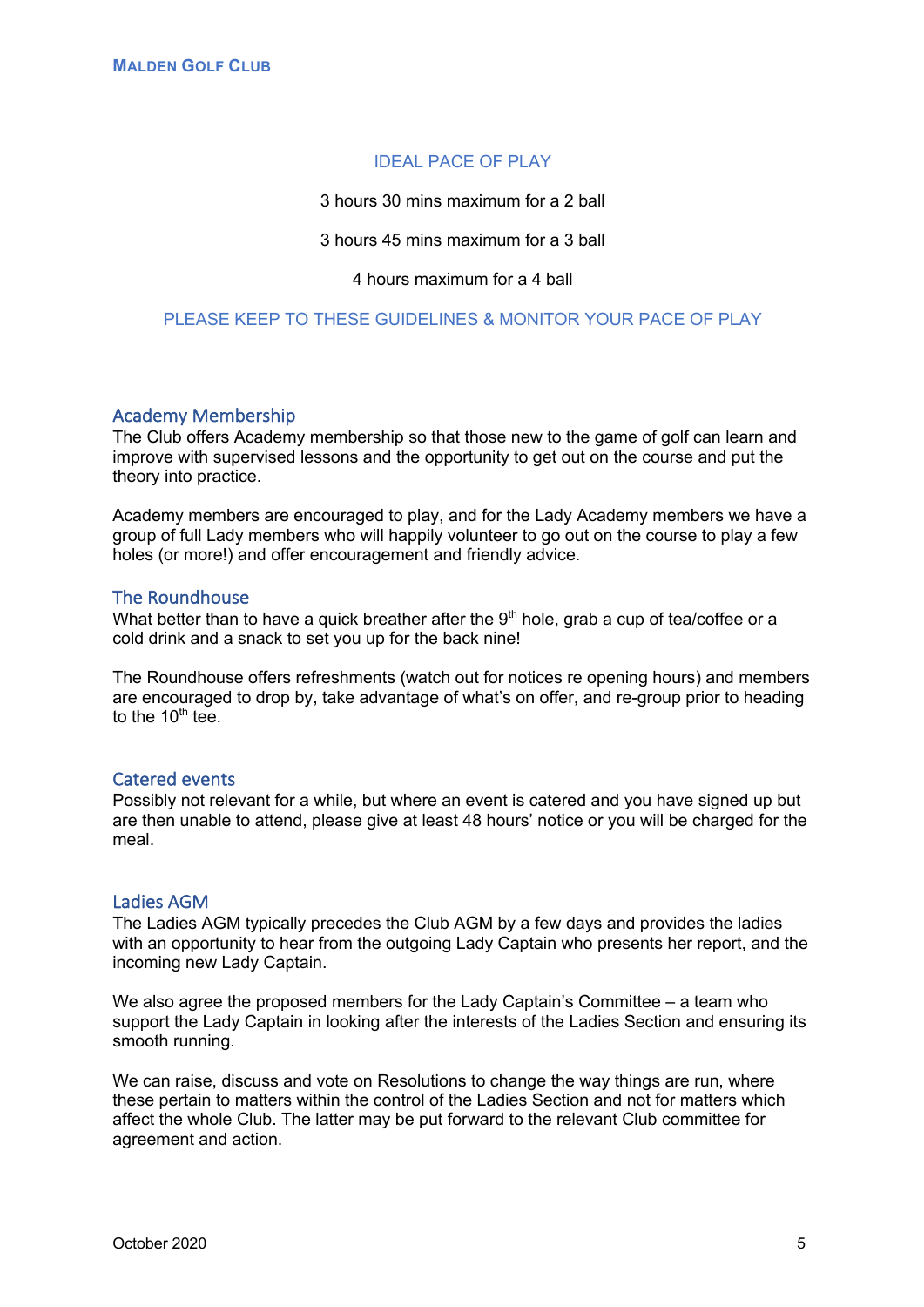All full and 5-day lady members are entitled to vote. Social members and Academy members are welcome to attend as well. If you are unable to attend please email an apology to the Lady Captain.

# Comments and Suggestions

The Lady Captain and her Committee are here to help you get the most out of your club and to enjoy your golf. Please feel free to contact them with comments, ideas and suggestions.

Alternatively, you can email comments and suggestions about the Club or Course to the Club Manager (manager@maldengolfclub.co.uk).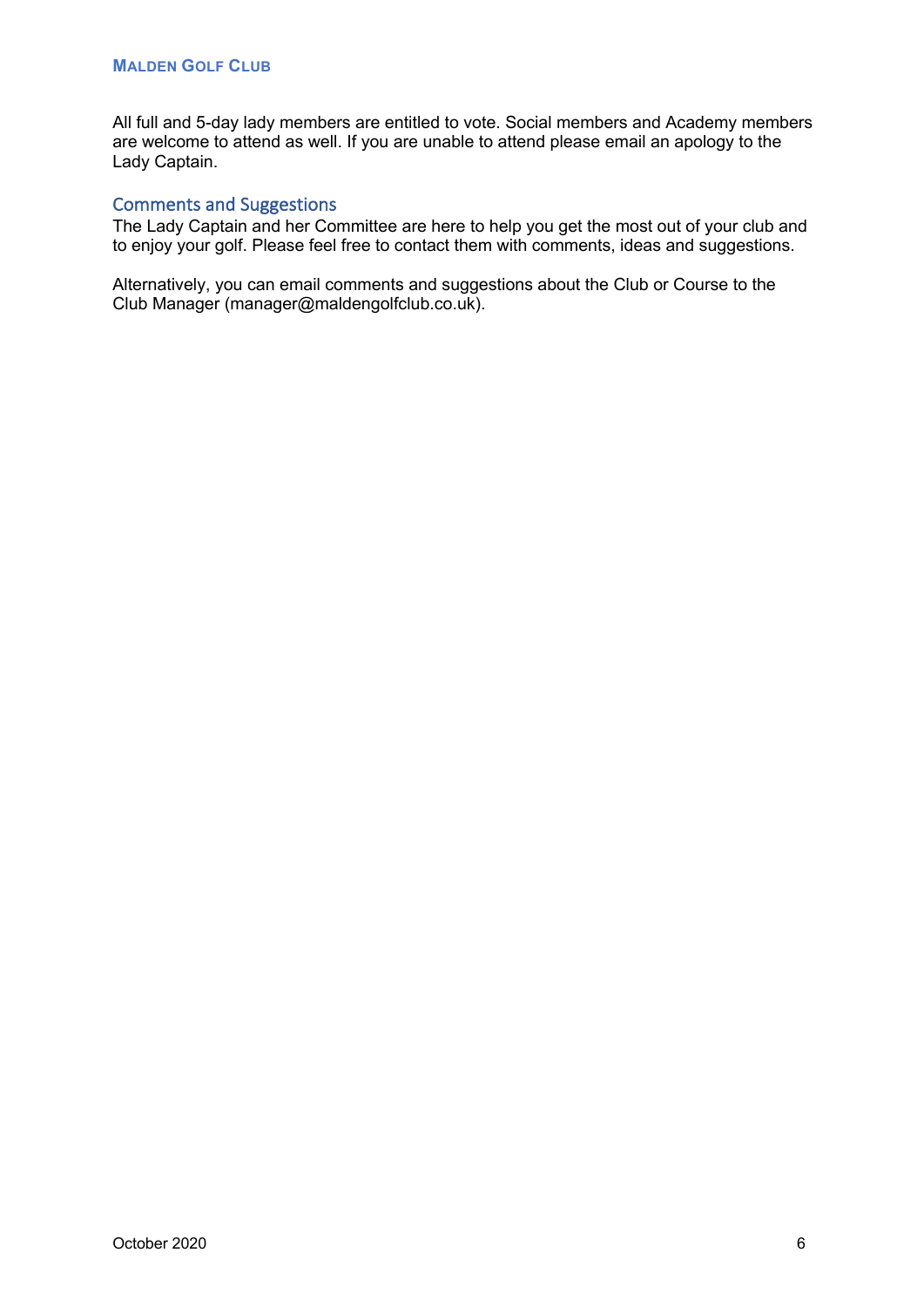# Ladies Competitions

# **Overview**

The Diary on the Members hub/ ClubV1 contains all the Ladies (and mixed) competitions and events.

Competitions and inter-club Friendlies are run by the Professional. See the appendix at the end of this document for details on the main competitions held throughout the year. Friendly matches are hosted by a Match Captain.

Social golf / events are organised through the Social Committee chaired by the club Captain.

Entry fees for competitions and other events should be paid beforehand. Entry fees for a knock-out competition must be paid before the first round. Failure to pay may result in disqualification. Most entry fees are paid through the Pro Shop. Fees for Friendlies and some social events are paid to the organisers.

All the Knock-outs and other Major Competitions and some of the social events are generously sponsored by Members who provide the prizes. Should you be lucky enough to win one of these prizes – it's good etiquette to send a thank-you to the Sponsor. The winner should also thank the sponsor, referee, 'trolley puller', organisers etc. in her thank-you speech at the presentation. The presentation would normally take place on the same day as the competition, when all results are in.

When playing a match or any competition you should be on the tee at least 10 minutes before your tee-off time. Please remember that the Tee Times are there for players intending to play in the competition. When signing up online please try not to leave gaps in the tee time list. If you are not playing in the competition – you are welcome to play at the end of the field.

Please see the R&A Rules for full details of how to play and score different formats of golf.

If you enter a competition you are expected to have a working knowledge of the Rules of Golf – it's a good idea to carry a rule book in your bag or download the R&A app. If in doubt phone the Pro Shop OR, play out the hole with 2 balls in parallel (1. play your original ball from the position it landed and 2. Use a second ball, take relief, and play out the hole. Record both scores and consult with the Pro Shop on arriving back at the clubhouse before entering your score in HowDidIDo).

Please remember to check that you are available on at least one of the 'Final Dates' before entering a knock-out competition. A date will appear in the diary as the preferred final date, and a second date is also shown as an alternative weekend or weekday. The decision as to the date on which the final will be played will be made once the finalists are known. The alternative finals date was introduced to encourage both full and 5-day members to enter knockout competitions.

If you are top of the draw in a match you should promptly offer at least three dates to your opponent. The 'play by' date should not be offered – except as a last resort. If your top of the draw opponent has not contacted you – please make contact with them and offer dates.

If a 5-day member needs to play a knock-out match at the weekend a reduced green fee is payable. Approval must be given by the Pro or the Lady Captain in advance. The green fee is waived for a final.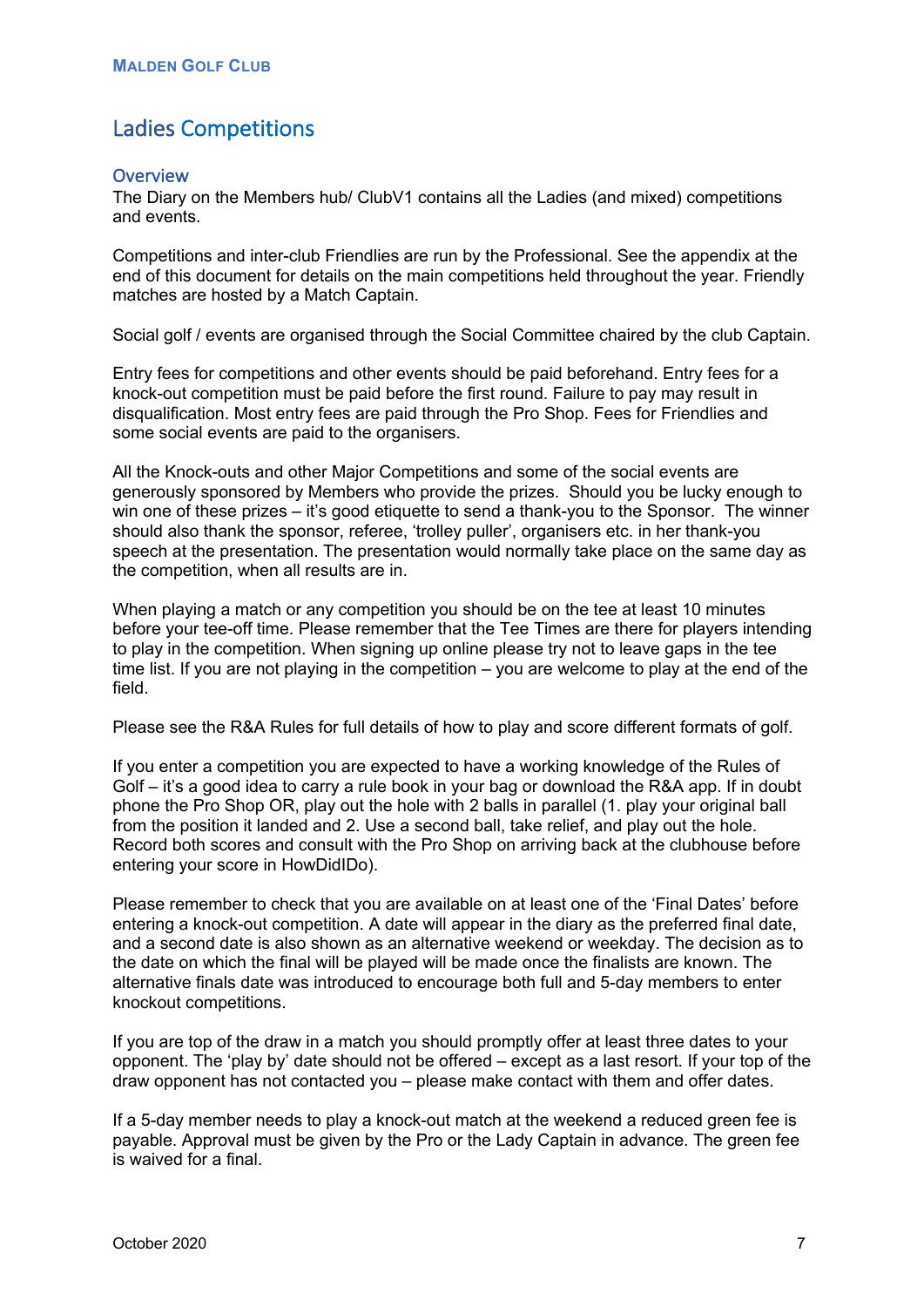Any difficulties or disputes in arranging dates should be referred to the Pro and Lady Captain who will decide each case on its merits.

In early rounds (i.e. not a semi-final or final) less holes can be played (if its not possible to play the full 18), and as a last resort the flip of a coin can be used to determine the result. Please try to play your match when possible rather than give a walkover (a walkover should be reserved for illness or unexpected circumstances).

No extensions are made to the play-by dates – this is an MGC ruling. The only exception is for a semi-final, provided it is played before the final date, and with the agreement of the players concerned, the Pro and the Lady Captain.

All knock-out finals have a referee. Caddies are not allowed until the final round of the competition (it is traditional for the losing semi-finalists to offer to caddy in the final). Caddies may go onto the green but they must not interfere with the pace of play.

In normal times we encourage spectators but as this is not currently permitted the referee shares a detailed match report after the event.

# On the day: checklist for playing in a competition

- 1. Check the format of the competition (in the Competition Description)
- 2. Double check your handicap index (ClubV1), check your course handicap on the board outside the Pro Shop, and calculate your 'shots' (ask the Pro if you're not sure)

Singles Match Play FULL handicap difference Fourball Better Ball 90% of difference off lowest handicap.<br>Greensomes / Foursomes 1/2 combined (we play this format at MC  $\frac{1}{2}$  combined (we play this format at MGC)

- 3. Sign in and pay in the Pro Shop
- 4. Be on the tee 10 minutes beforehand
- 5. Write up your card correctly. **NB During Covid, do NOT swap cards but do keep a note of your partner's score on each hole so you can both double check at the end of the game**
- 6. When you finish, cross check your scores with your marker and enter your score in HowDidIDo (if you encounter a problem doing this speak with the Pro Shop). Please enter a score rather than a nil return if possible, and please enter your score immediately after play to allow the competition to close.

#### Picking up in a Medal

It is a common misconception that you can't pick up in a medal and you just have to slog away until you sink that darned ball! This is NOT TRUE - You CAN pick up in a medal. HOWEVER, you will then not be able to win any prizes, but the score will be adjusted and will count for handicap purposes. So, it is a judgement call, but it is allowed.

If you're having a bad hole, we would advise that you pick up, take a deep breath, and record a nett double bogey. The rest of your score card will help set the playing conditions calculation for the day for everyone else so please keep going and fill in the rest of your scores!

#### Buggies and Trolleys

Buggies can be used at any time (unless banned due to the weather). Preference will be given to those with a medical condition. In Finals, the Sponsor or Lady Captain should be consulted.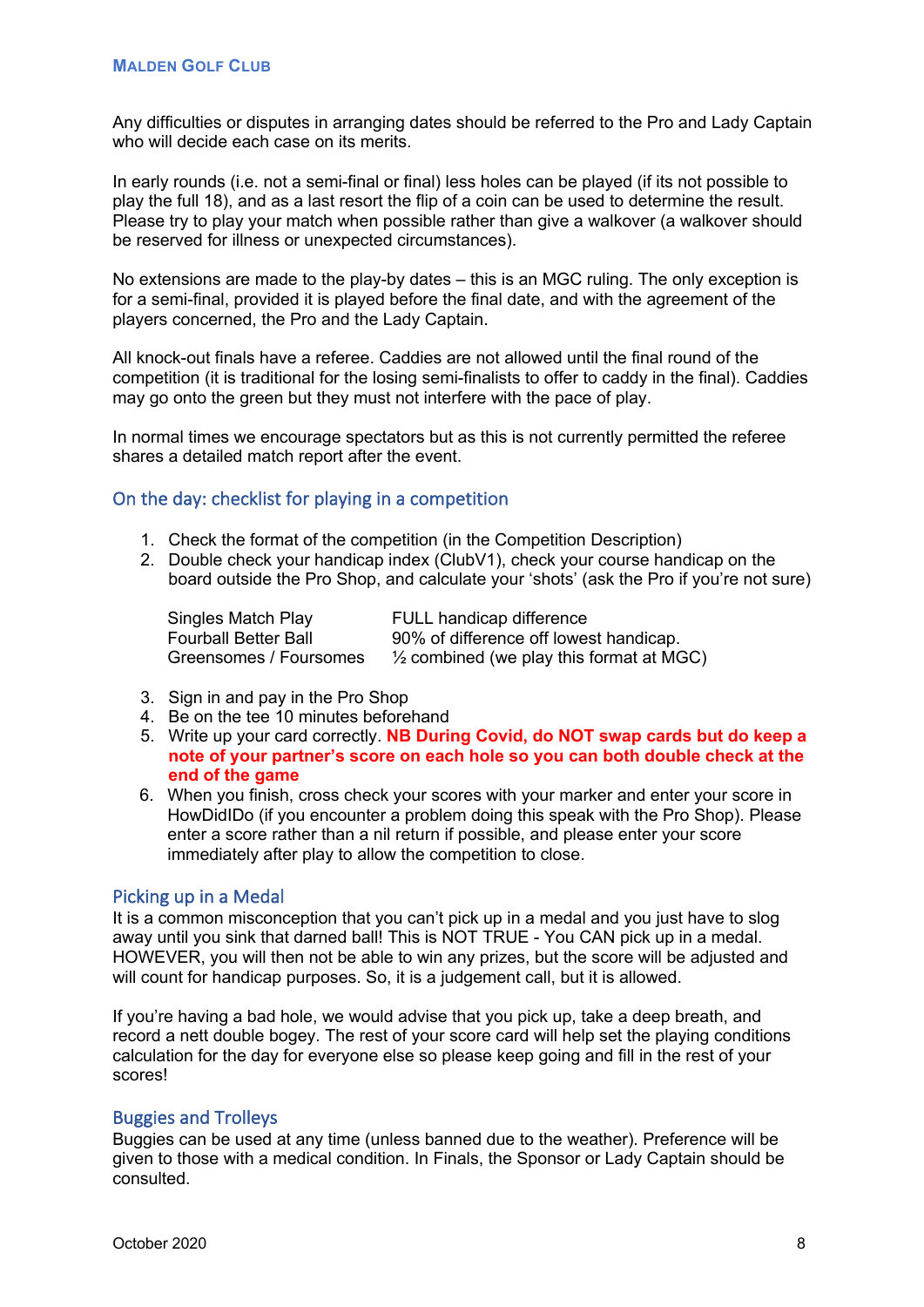After prolonged periods of bad weather, we are sometimes asked to 'carry only'. Trolleys should not be used in these circumstances.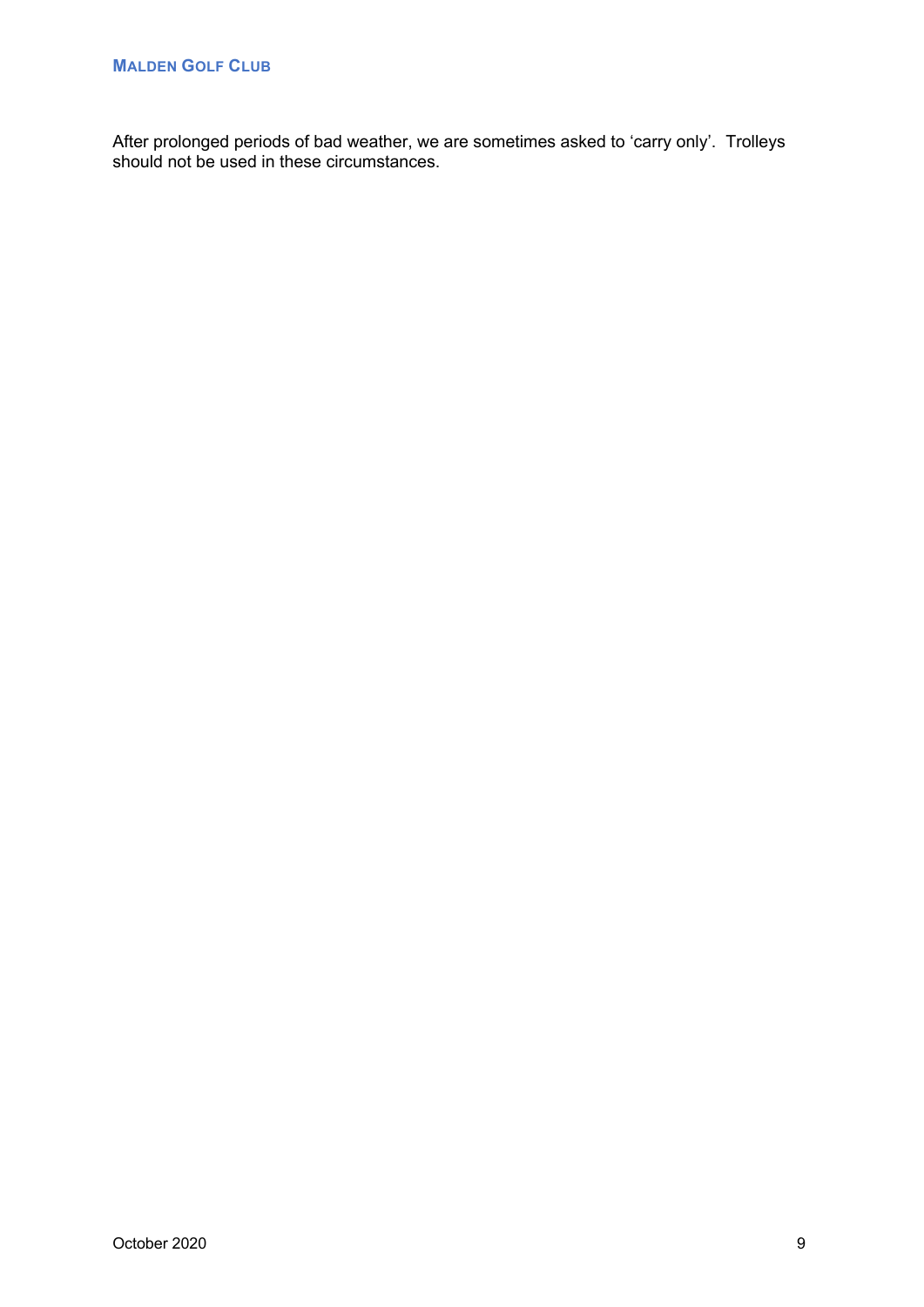# Bridge

# **Overview**

Malden Golf Club's Bridge enthusiasts can choose to participate in external leagues, Golf and Bridge competitions and charity competitions, all organised by fellow members of the club. There is usually a turn up and play practice session on a Monday afternoon each week.

Organisers: External Bridge matches (Palace League) Connie Savory Golf and Bridge Competitions (Spring and Autumn) Kumi Fukuhara Afternoon Winter Bridge Noushin Warner Christmas Charity Bridge Liz Beaumont & Kumi Fukuhara Monday practice sessions Monday practice sessions Taken in turn by everyone

During Covid these events are naturally impacted. This year's Winter Inter Golf Club League was sadly postponed, for example, as not enough clubs could guarantee sufficient team members.

The Bridge Group are currently playing online (via BBO: Bridge Base Online) on Monday afternoons between 2.00 and 4.00 pm. There are approximately 20 players currently signed up and, subject to availability, we will play one Team game with 8 players plus any other groups of 4 playing a casual game. Please contact Connie Savory by email: conniesavory@gmail.com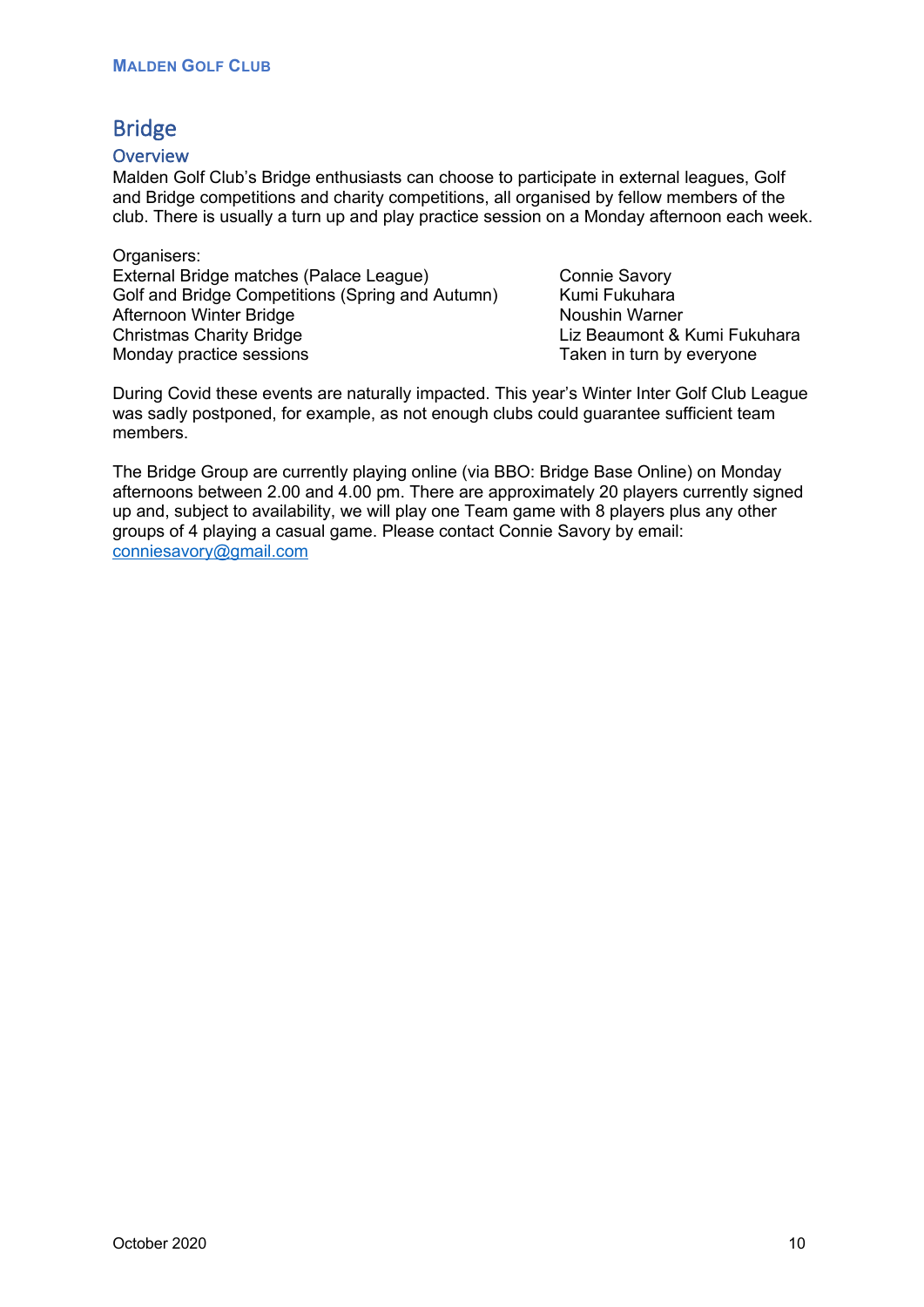# APPENDIX: LADIES' MAJOR COMPETITIONS

The Ladies Major competitions, marked with an **asterisk \***, are **played under a 'play to' handicap limit of 30, or 36 for veterans aged 70+.** Other competitions have specific handicap limits.

Knockouts have 2 final dates; a primary and alternative – one during the week and one at the weekend.

Knockout draws (match play) are random unless specified otherwise.

| <b>COMPETITION</b>                          | <b>COMPETITION RULES</b>                                                                                                                                                                                                                                                                                                                                                                                                                                                                                                                          |
|---------------------------------------------|---------------------------------------------------------------------------------------------------------------------------------------------------------------------------------------------------------------------------------------------------------------------------------------------------------------------------------------------------------------------------------------------------------------------------------------------------------------------------------------------------------------------------------------------------|
| <b>ROWAN TROPHY</b>                         | Singles match-play under handicap for ladies eligible to play<br>in the Pearson Trophy (handicap limits to match Pearson rules:<br>$13 - 34$ ).<br>Final: 18 holes, the primary final date is a Thursday as this is<br>the typical Pearson day<br>Established by Ms Liz Beaumont in 2008                                                                                                                                                                                                                                                          |
| * DAYBELL WINTER                            | Foursomes match-play under handicap                                                                                                                                                                                                                                                                                                                                                                                                                                                                                                               |
| <b>FOURSOMES</b>                            | Final: 18 holes, primary date a weekday<br>Established by Mr. John Daybell in 1964.                                                                                                                                                                                                                                                                                                                                                                                                                                                               |
| * CHALLENGE CUP                             | Singles Medal play over 18 holes; best 15 and holder to<br>qualify for match play competition, followed by a seeded draw<br>knock-out (holder is seeded 1).<br>Final: 18 holes, primary date a weekday<br>The Cup was presented by the Gentlemen of 'Raynes Park'<br>Golf Club to the Ladies of that Club in 1912.                                                                                                                                                                                                                                |
| * RAYNES PARK                               | Foursomes match-play under handicap.                                                                                                                                                                                                                                                                                                                                                                                                                                                                                                              |
| <b>FOURSOMES CUPS</b>                       | Final: 36 holes, primary date a weekday                                                                                                                                                                                                                                                                                                                                                                                                                                                                                                           |
|                                             | Competition initiated in 1933.                                                                                                                                                                                                                                                                                                                                                                                                                                                                                                                    |
| 1933 TROPHY                                 | Singles match-play under handicap for ladies with handicaps<br>28 and above (no upper limit)<br>Final: 18 holes, primary date a weekday<br>Trophy presented by the Ladies Committee in 1933.                                                                                                                                                                                                                                                                                                                                                      |
| <b>BERNARD ELY</b>                          | Singles match-play under handicap (limit 36)                                                                                                                                                                                                                                                                                                                                                                                                                                                                                                      |
| <b>CHALLENGE CUP</b>                        | Final: 18 holes, primary date a Thursday                                                                                                                                                                                                                                                                                                                                                                                                                                                                                                          |
|                                             | Prizes presented by the President of the Club<br>Established by Mr. Bernard Ely in 1930                                                                                                                                                                                                                                                                                                                                                                                                                                                           |
| <b>HOLBROOK</b><br><b>SCRATCH CUP &amp;</b> | Singles match-play. The draw is seeded on handicap with<br>last year's winner seeded 1.                                                                                                                                                                                                                                                                                                                                                                                                                                                           |
| <b>HOLBROOK PLATE</b>                       | First round losers play for Plate. If a walkover is given in the<br>first round the remaining player goes into the Cup but the<br>person giving the walkover does not go through to the next<br>round (this is to avoid tactical concessions).<br>Handicap limit set by Committee (usually 24, aiming for a field<br>of the best 16 players)<br>Final: 36 holes SCRATCH<br>Plate Final: 18 holes SCRATCH<br>Prize for Cup<br><b>Prizes for Plate</b><br>Cup Established in 1936 by Mrs W. Holbrook and Plate<br>presented by Mrs Ann Gems in 1988 |